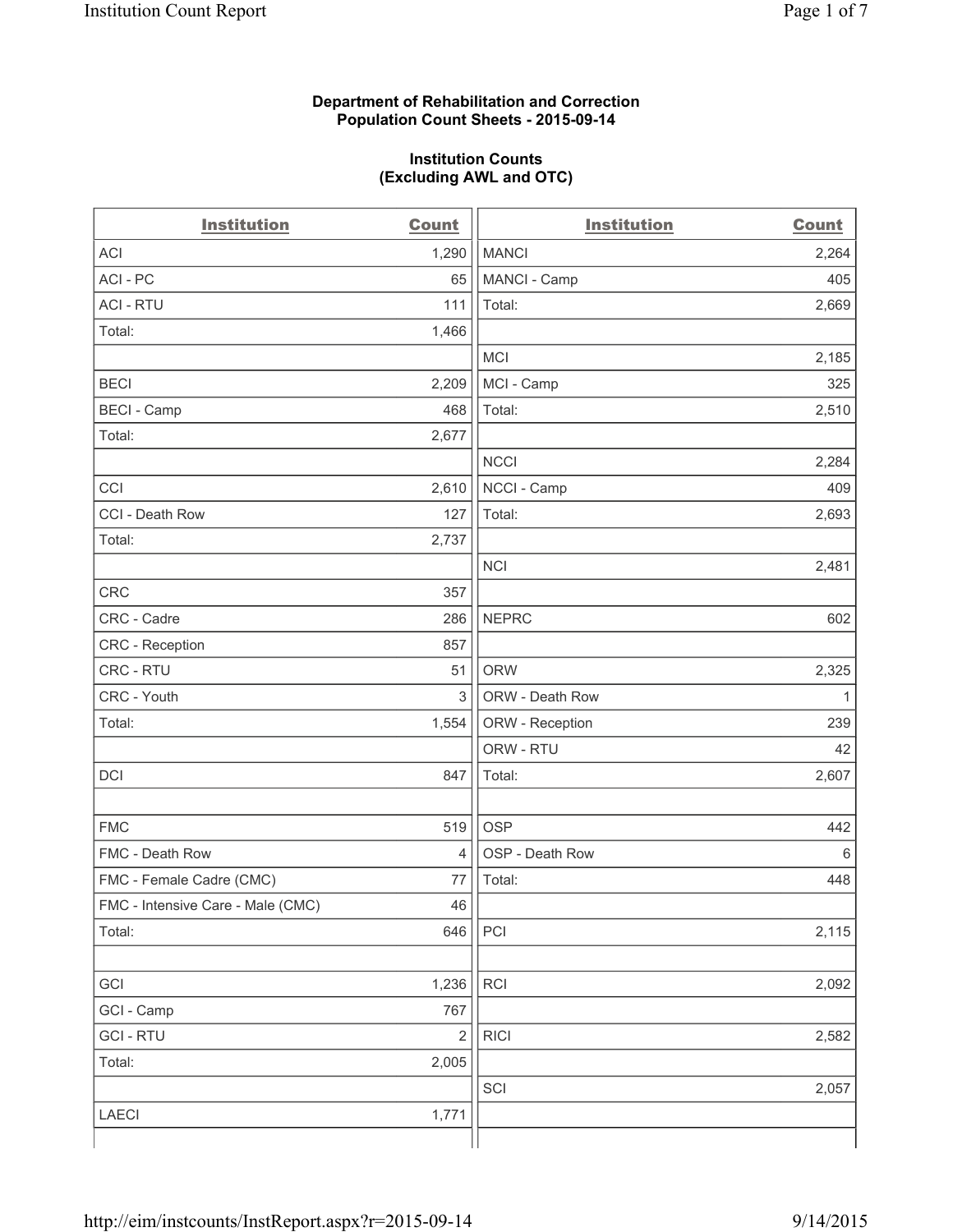|                          |       | <b>SOCF</b>    | 1,142                       |
|--------------------------|-------|----------------|-----------------------------|
| <b>LECI</b>              | 2,309 | SOCF - RTU     | 46                          |
| LECI - Camp              | 173   | Total:         | 1,188                       |
| Total:                   | 2,482 |                |                             |
|                          |       | <b>TCI</b>     | 1,095                       |
| LOCI                     | 2,270 | TCI - Camp     | 444                         |
|                          |       | Total:         | 1,539                       |
| LORCI                    | 217   |                |                             |
| LORCI - Cadre            | 139   | <b>TOCI</b>    | 984                         |
| <b>LORCI - Reception</b> | 975   | TOCI - PC      | 102                         |
| Total:                   | 1,331 | Total:         | 1,086                       |
|                          |       |                |                             |
| <b>MACI</b>              | 1,179 | <b>WCI</b>     | 1,259                       |
| MACI - Minimum           | 1,419 | <b>WCI-RTU</b> | 89                          |
| Total:                   | 2,598 | Total:         | 1,348                       |
|                          |       |                |                             |
|                          |       |                | ED ADA<br>Tatal Danulations |

**Total Population: 50,401**

\* The Total Population includes 32 Offenders with Reason Codes 30 & 31. \*\* The Total Population includes 32 Offenders with Reason Code 0A.

# **Male Population by Security Level (Include AWL and Exclude OTC)**

| <b>Security Level</b>  |                   | <b>Body</b> | <b>AWL</b> | $(-OTC)$ | <b>Total</b> |
|------------------------|-------------------|-------------|------------|----------|--------------|
| Total Level 5          |                   | 128         | 3          | 3        | 128          |
| Total Level 4          |                   | 1,726       | 17         | 15       | 1,728        |
| Total Level 3          |                   | 11,599      | 150        | 111      | 11,638       |
| Total Level 2          |                   | 17,166      | 241        | 174      | 17,233       |
| Total Level 1          |                   | 15,420      | 177        | 87       | 15,510       |
| <b>Total Death Row</b> |                   | 139         |            |          | 139          |
|                        | <b>Total Male</b> | 46,178      | 589        | 391      | 46,376       |

#### **Female Population by Institution (Include AWL and Exclude OTC)**

|                          | ,           |            |          |              |
|--------------------------|-------------|------------|----------|--------------|
| <b>Institution</b>       | <b>Body</b> | <b>AWL</b> | $(-OTC)$ | <b>Total</b> |
| DCI                      | 847         | 12         |          | 852          |
| <b>FMC</b>               | 24          | 4          | O        | 28           |
| FMC - Female Cadre (CMC) | 77          | 2          |          | 78           |
| <b>NEPRC</b>             | 602         | 14         | 3        | 613          |
| <b>ORW</b>               | 2,325       | 47         | 21       | 2,351        |
| <b>ORW - Death Row</b>   |             | U          | O        |              |
| ORW - Reception          | 239         |            | 0        | 239          |
|                          |             |            |          |              |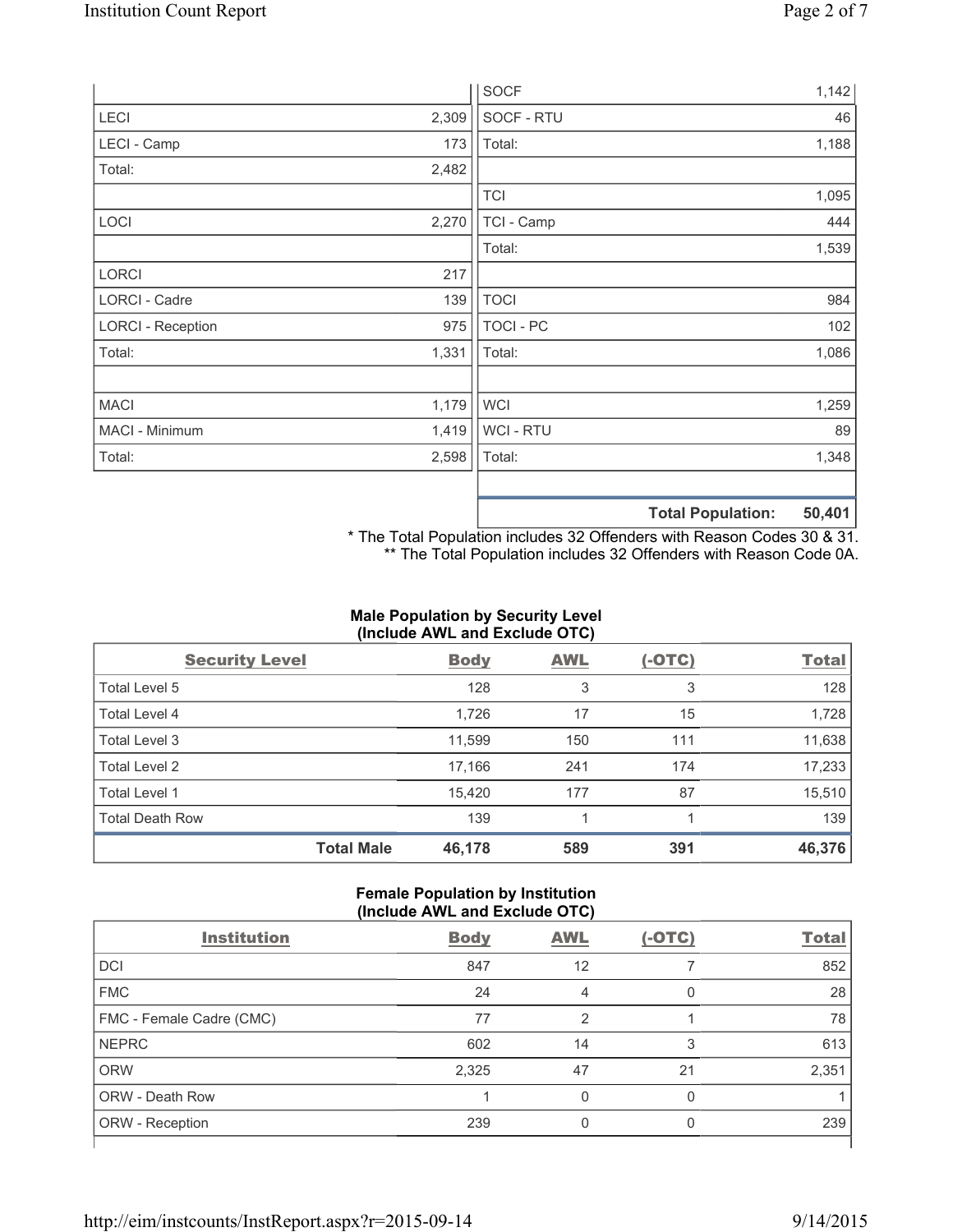| <b>ORW - RTU</b> |                          | 42     |     |     | 42     |
|------------------|--------------------------|--------|-----|-----|--------|
|                  | <b>Total Female</b>      | 4.157  | 79  | 32  | 4,204  |
|                  |                          |        |     |     |        |
|                  | <b>Total Population:</b> | 50,335 | 668 | 423 | 50,580 |

# **Male Population by Institution: Security Level 5 (Include AWL and Exclude OTC)**

|              | <b>Institution</b>   | <b>Body</b> | <b>AWL</b> | $(-OTC)$ | <b>Total</b> |
|--------------|----------------------|-------------|------------|----------|--------------|
| <b>CRC</b>   |                      |             |            |          |              |
| <b>MANCI</b> |                      |             |            |          |              |
| <b>OSP</b>   |                      | 126         |            |          | 126          |
|              | <b>Total Level 5</b> | 128         |            |          | 128          |

# **Male Population by Institution: Security Level 4 (Include AWL and Exclude OTC)**

| <b>Institution</b>       |                      | <b>Body</b>      | <b>AWL</b>          | $(-OTC)$            | <b>Total</b>     |
|--------------------------|----------------------|------------------|---------------------|---------------------|------------------|
| <b>BECI</b>              |                      | $\sqrt{3}$       | $\mathsf{O}\xspace$ | $\mathsf{O}\xspace$ | $\sqrt{3}$       |
| <b>CRC</b>               |                      | 8                | $\mathsf{O}\xspace$ | $\mathbf 0$         | 8                |
| CRC - Cadre              |                      | 1                | $\mathsf{O}\xspace$ | $\mathsf{O}\xspace$ | $\mathbf{1}$     |
| CRC - Reception          |                      | $\sqrt{3}$       | $\mathsf{O}\xspace$ | $\mathsf 0$         | $\mathsf 3$      |
| <b>LAECI</b>             |                      | 1                | $\mathsf{O}\xspace$ | $\mathsf 0$         | $\mathbf{1}$     |
| LECI                     |                      | $9\,$            | $\mathsf{O}\xspace$ | $\mathsf{O}\xspace$ | $\boldsymbol{9}$ |
| LORCI                    |                      | $\boldsymbol{9}$ | $\sqrt{2}$          | $\overline{2}$      | $\boldsymbol{9}$ |
| LORCI - Cadre            |                      | 1                | $\mathsf{O}\xspace$ | $\mathbf 0$         | $\mathbf{1}$     |
| <b>LORCI - Reception</b> |                      | 14               | $\mathsf{O}\xspace$ | $\mathsf{O}\xspace$ | 14               |
| <b>MANCI</b>             |                      | $\overline{7}$   | $\mathsf{O}\xspace$ | $\mathsf{O}\xspace$ | $\overline{7}$   |
| <b>NCCI</b>              |                      | $9\,$            | $\mathsf{O}\xspace$ | $\mathbf 0$         | $\hbox{9}$       |
| <b>NCI</b>               |                      | 5                | $\mathsf{O}\xspace$ | $\mathsf{O}\xspace$ | $\sqrt{5}$       |
| <b>OSP</b>               |                      | 305              | $\mathsf{O}\xspace$ | $\mathsf 0$         | 305              |
| <b>RCI</b>               |                      | $\overline{4}$   | $\mathbf 0$         | $\mathbf 0$         | $\overline{4}$   |
| <b>SOCF</b>              |                      | 1,042            | 14                  | 12                  | 1,044            |
| SOCF - RTU               |                      | 42               | $\mathsf{O}\xspace$ | $\mathsf{O}\xspace$ | 42               |
| <b>TCI</b>               |                      | 15               | $\mathsf{O}\xspace$ | $\mathsf{O}\xspace$ | 15               |
| <b>TOCI</b>              |                      | 186              | $\mathbf{1}$        | $\mathbf{1}$        | 186              |
| TOCI - PC                |                      | 43               | $\mathbf 0$         | $\mathsf 0$         | 43               |
| <b>WCI</b>               |                      | 19               | $\mathbf 0$         | $\mathsf{O}\xspace$ | 19               |
|                          | <b>Total Level 4</b> | 1,726            | 17                  | 15                  | 1,728            |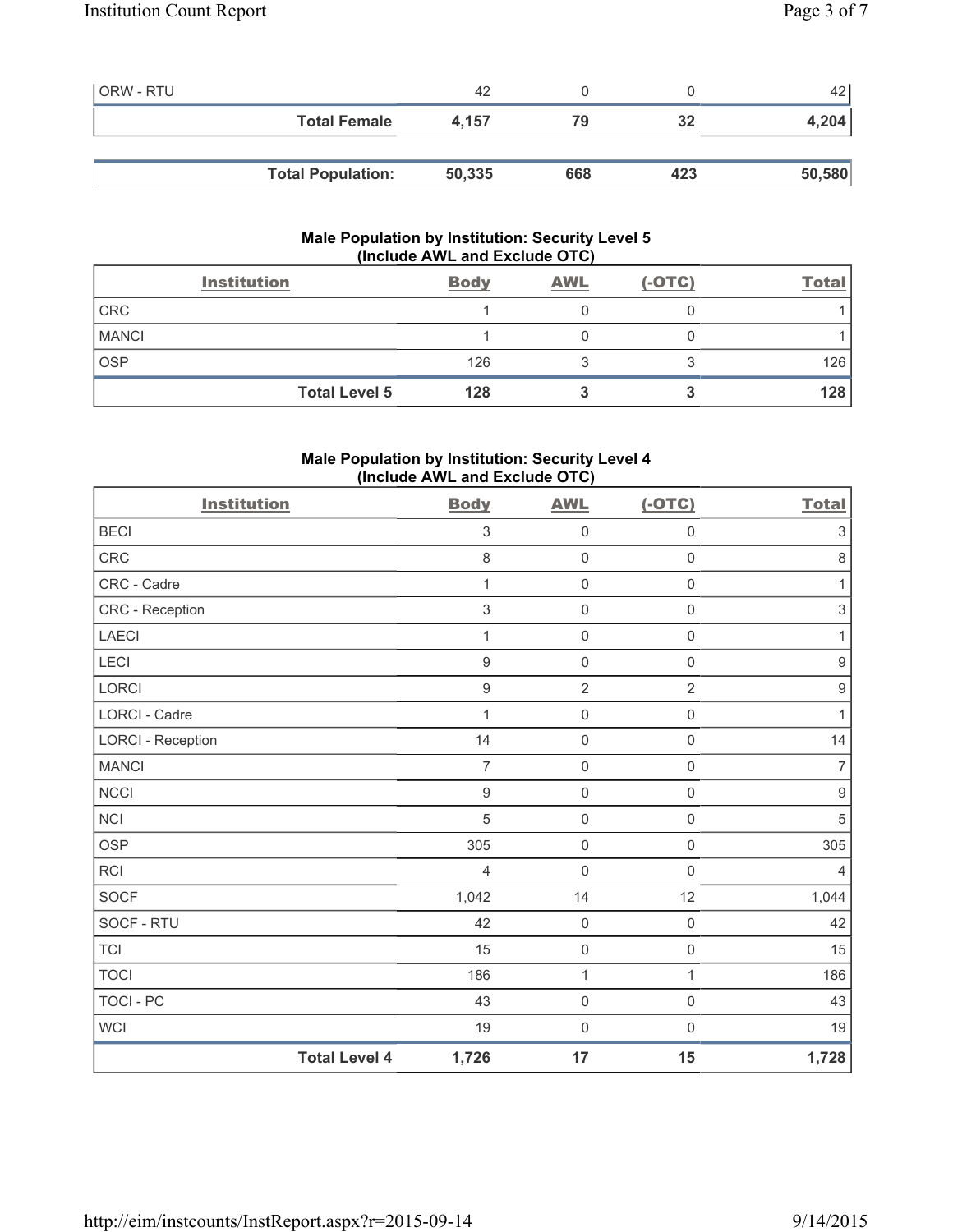| <b>Institution</b>                | <b>Body</b>    | <b>AWL</b>          | $(-OTC)$            | <b>Total</b>             |
|-----------------------------------|----------------|---------------------|---------------------|--------------------------|
| ACI                               | 14             | $\mathbf 1$         | 1                   | 14                       |
| ACI-PC                            | $\mathbf{1}$   | $\mathsf 0$         | $\mathsf{O}\xspace$ | 1                        |
| <b>BECI</b>                       | $\,6$          | $\mathbf 0$         | $\mathsf{O}\xspace$ | $\,6\,$                  |
| CCI                               | 8              | $\mathsf{O}\xspace$ | $\mathsf 0$         | $\,8\,$                  |
| CRC                               | 104            | $\,8\,$             | $\sqrt{5}$          | 107                      |
| CRC - Cadre                       | 202            | $\mathbf 1$         | $\mathsf{O}\xspace$ | 203                      |
| CRC - Reception                   | 632            | $\,8\,$             | $\,$ 5 $\,$         | 635                      |
| CRC - RTU                         | 30             | $\mathbf 0$         | $\mathsf{O}\xspace$ | 30                       |
| CRC - Youth                       | $\sqrt{2}$     | $\mathsf{O}\xspace$ | $\mathsf 0$         | $\sqrt{2}$               |
| <b>FMC</b>                        | $\sqrt{5}$     | $\mathbf 0$         | $\mathsf{O}\xspace$ | $\,$ 5 $\,$              |
| FMC - Intensive Care - Male (CMC) | $\overline{7}$ | $\mathbf 0$         | $\mathsf{O}\xspace$ | $\overline{\mathcal{I}}$ |
| GCI                               | $\mathbf{1}$   | $\mathsf{O}\xspace$ | $\mathsf 0$         | 1                        |
| <b>LAECI</b>                      | $\overline{7}$ | $\mathbf 0$         | $\mathbf 0$         | $\overline{7}$           |
| LECI                              | 2,202          | 14                  | 12                  | 2,204                    |
| LOCI                              | 19             | $\mathbf 0$         | $\mathsf 0$         | 19                       |
| LORCI                             | 126            | 22                  | 18                  | 130                      |
| <b>LORCI - Cadre</b>              | 103            | $\mathsf{O}\xspace$ | $\mathsf 0$         | 103                      |
| <b>LORCI - Reception</b>          | 727            | $\mathbf 2$         | $\mathsf{O}\xspace$ | 729                      |
| <b>MACI</b>                       | $\mathbf{1}$   | $\mathbf 0$         | $\mathsf 0$         | $\mathbf{1}$             |
| <b>MANCI</b>                      | 2,197          | 26                  | 23                  | 2,200                    |
| <b>MCI</b>                        | 29             | $\mathbf 0$         | $\mathsf 0$         | 29                       |
| <b>NCCI</b>                       | 17             | $\mathsf{O}\xspace$ | $\mathsf 0$         | 17                       |
| <b>NCI</b>                        | 12             | $\mathbf 0$         | $\mathsf{O}\xspace$ | 12                       |
| PCI                               | 48             | 6                   | $\mathsf{O}\xspace$ | 54                       |
| RCI                               | 1,909          | 20                  | 17                  | 1,912                    |
| <b>RICI</b>                       | 11             | 1                   | 1                   | 11                       |
| SCI                               | 1              | 0                   | $\mathsf{O}\xspace$ | 1                        |
| <b>SOCF</b>                       | 99             | $\mathbf{1}$        | $\mathbf{1}$        | 99                       |
| SOCF - RTU                        | $\overline{4}$ | $\mathsf{O}\xspace$ | $\mathsf 0$         | $\overline{4}$           |
| <b>TCI</b>                        | 1,007          | 16                  | 15                  | 1,008                    |
| TCI - Camp                        | $\mathbf{1}$   | $\mathbf 0$         | $\mathsf 0$         | $\mathbf{1}$             |
| <b>TOCI</b>                       | 731            | 4                   | 1                   | 734                      |
| <b>TOCI - PC</b>                  | 48             | $\mathbf 0$         | $\mathbf 0$         | 48                       |
| <b>WCI</b>                        | 1,204          | 20                  | 12                  | 1,212                    |
| WCI - RTU                         | 84             | $\mathbf 0$         | $\mathsf{O}\xspace$ | 84                       |
| <b>Total Level 3</b>              | 11,599         | 150                 | 111                 | 11,638                   |

**Male Population by Institution: Security Level 3 (Include AWL and Exclude OTC)**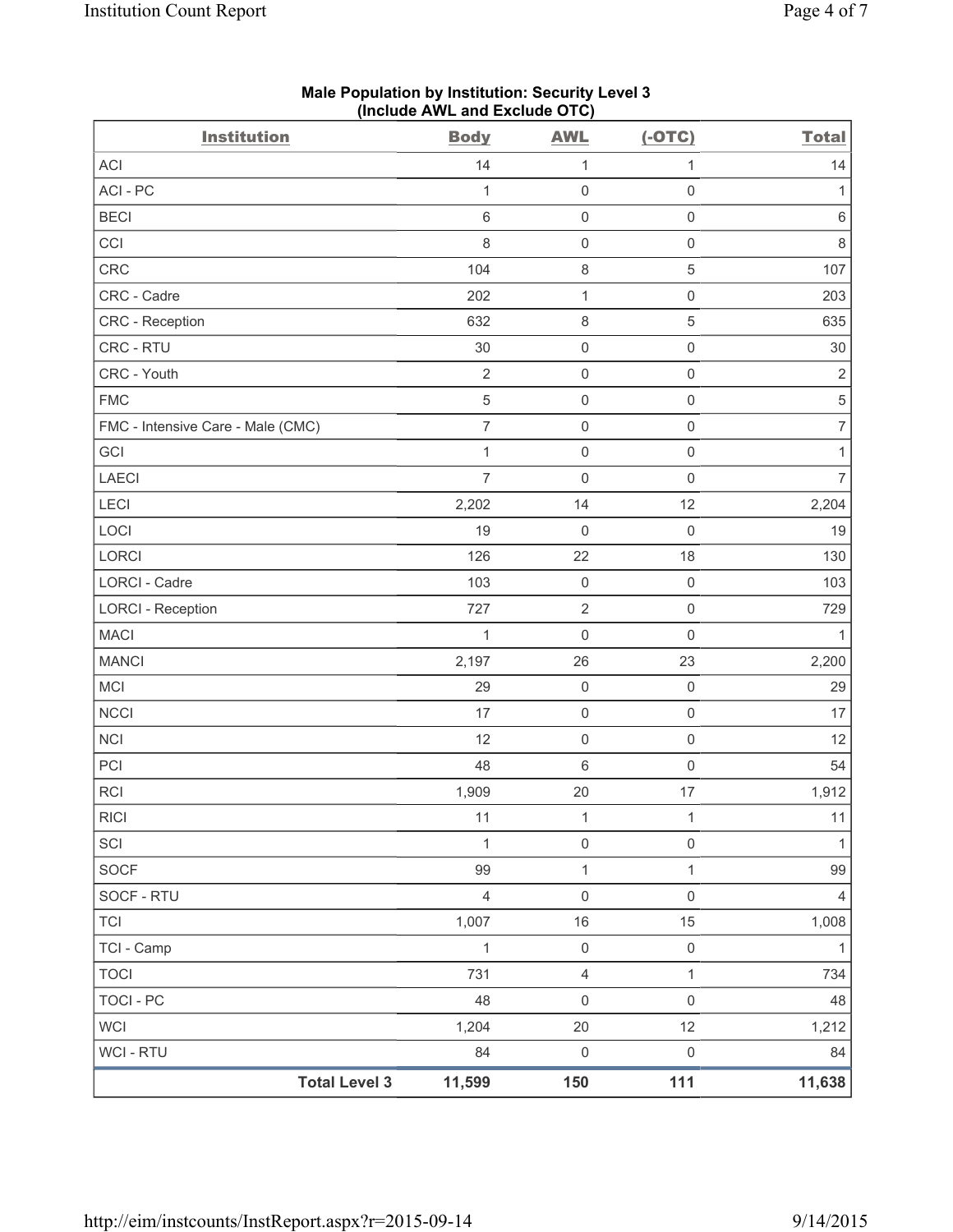| <b>Institution</b>                | <b>Body</b>    | <b>AWL</b>          | $(-OTC)$                  | <b>Total</b>              |
|-----------------------------------|----------------|---------------------|---------------------------|---------------------------|
| <b>ACI</b>                        | 604            | $\,$ 5 $\,$         | 3                         | 606                       |
| ACI - PC                          | 63             | $\mathsf 0$         | $\mathsf{O}\xspace$       | 63                        |
| <b>ACI - RTU</b>                  | 67             | 0                   | $\mathsf{O}\xspace$       | 67                        |
| <b>BECI</b>                       | 1,459          | 18                  | 15                        | 1,462                     |
| CCI                               | 1,723          | $\boldsymbol{9}$    | $\,8\,$                   | 1,724                     |
| <b>CRC</b>                        | 117            | $\overline{4}$      | $\ensuremath{\mathsf{3}}$ | 118                       |
| CRC - Cadre                       | 73             | $\mathsf 0$         | $\mathsf{O}\xspace$       | 73                        |
| CRC - Reception                   | 105            | $\mathbf 5$         | $\mathfrak{S}$            | 107                       |
| CRC - RTU                         | 19             | $\mathsf 0$         | $\mathsf{O}\xspace$       | $19$                      |
| CRC - Youth                       | $\mathbf{1}$   | $\mathsf 0$         | $\mathsf 0$               | $\mathbf{1}$              |
| <b>FMC</b>                        | 3              | $\mathsf{O}\xspace$ | $\mathsf 0$               | $\ensuremath{\mathsf{3}}$ |
| FMC - Intensive Care - Male (CMC) | 22             | $\mathbf{1}$        | $\mathsf 0$               | 23                        |
| GCI                               | 807            | $\,6\,$             | $\overline{4}$            | 809                       |
| GCI - Camp                        | 1              | $\mathsf 0$         | $\mathsf{O}\xspace$       | $\mathbf{1}$              |
| <b>GCI-RTU</b>                    | $\mathbf{1}$   | $\mathbf 0$         | $\mathsf 0$               | $\mathbf{1}$              |
| LAECI                             | 1,101          | 24                  | 19                        | 1,106                     |
| LECI                              | 83             | $\mathbf 0$         | $\mathsf 0$               | 83                        |
| LOCI                              | 1,097          | 10                  | $\,8\,$                   | 1,099                     |
| LORCI                             | 62             | 22                  | 21                        | 63                        |
| LORCI - Cadre                     | 32             | $\mathsf{O}\xspace$ | $\mathsf 0$               | 32                        |
| <b>LORCI - Reception</b>          | 144            | $\mathsf 0$         | $\mathsf 0$               | 144                       |
| <b>MACI</b>                       | 1,178          | $\,8\,$             | 5                         | 1,181                     |
| <b>MANCI</b>                      | 44             | $\mathsf{O}\xspace$ | $\mathsf 0$               | 44                        |
| MCI                               | 1,658          | 19                  | 15                        | 1,662                     |
| MCI - Camp                        | 1              | $\mathsf{O}\xspace$ | $\mathsf 0$               | $\mathbf{1}$              |
| <b>NCCI</b>                       | 1,569          | 19                  | 12                        | 1,576                     |
| NCCI - Camp                       | 17             | $\mathsf{O}\xspace$ | $\mathsf 0$               | 17                        |
| <b>NCI</b>                        | 1,655          | 25                  | 21                        | 1,659                     |
| PCI                               | 744            | 11                  | $\mathsf 3$               | 752                       |
| <b>RCI</b>                        | 179            | $\mathbf{1}$        | $\mathbf{1}$              | 179                       |
| <b>RICI</b>                       | 1,457          | 32                  | 18                        | 1,471                     |
| SCI                               | 934            | 22                  | 15                        | 941                       |
| <b>TCI</b>                        | 29             | $\mathsf{O}\xspace$ | $\mathsf 0$               | 29                        |
| <b>TOCI</b>                       | 67             | $\mathsf{O}\xspace$ | $\mathsf 0$               | 67                        |
| <b>TOCI - PC</b>                  | 11             | $\mathsf 0$         | $\mathsf{O}\xspace$       | 11                        |
| <b>WCI</b>                        | 35             | $\mathsf 0$         | $\mathsf 0$               | 35                        |
| WCI - RTU                         | $\overline{4}$ | $\mathsf{O}\xspace$ | $\mathsf{O}\xspace$       | $\overline{4}$            |
| <b>Total Level 2</b>              | 17,166         | 241                 | 174                       | 17,233                    |

#### **Male Population by Institution: Security Level 2 (Include AWL and Exclude OTC)**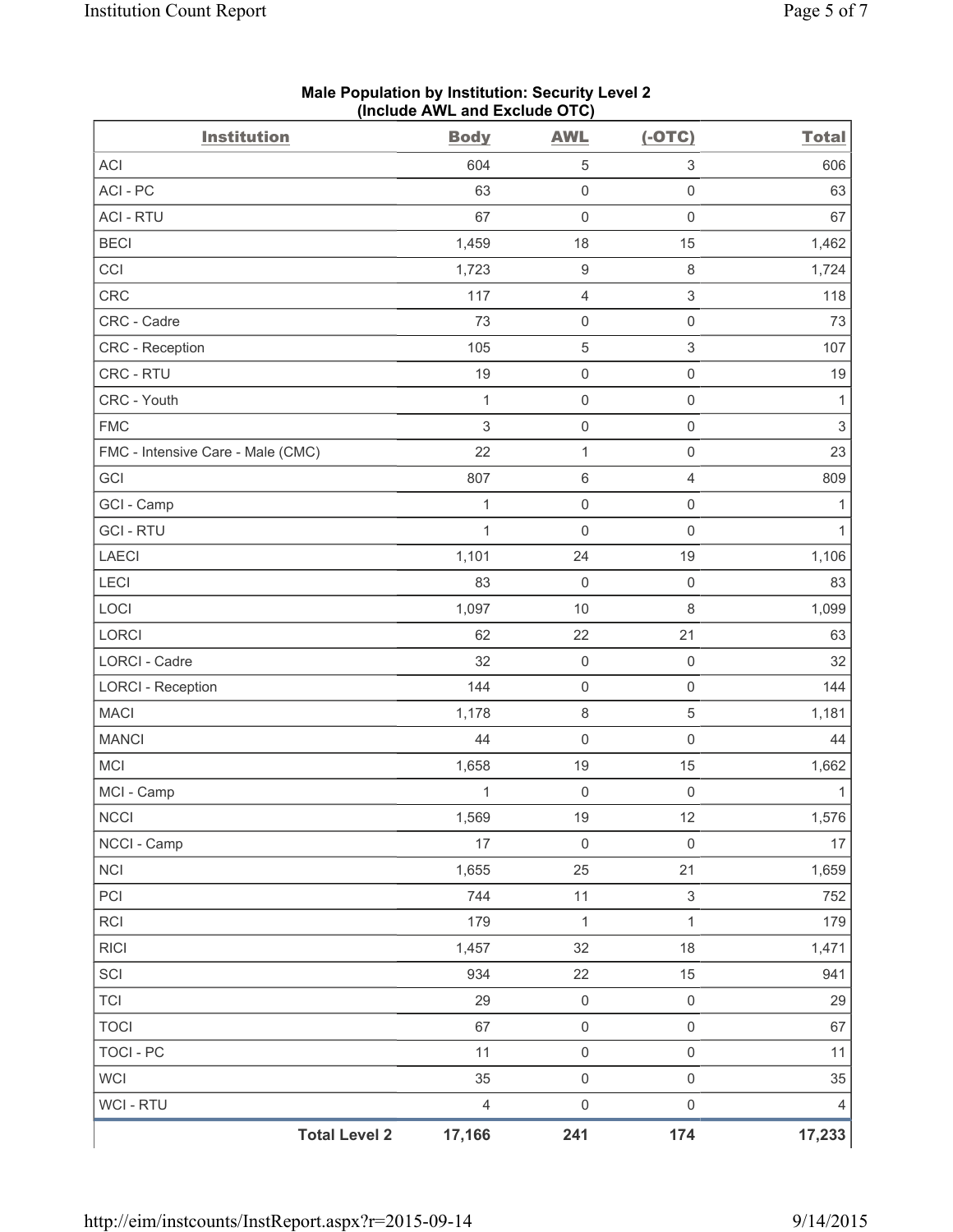| <b>Institution</b>                | <b>Body</b>    | <b>AWL</b>          | $(-OTC)$                  | <b>Total</b>   |
|-----------------------------------|----------------|---------------------|---------------------------|----------------|
| <b>ACI</b>                        | 672            | $\overline{4}$      | $\overline{2}$            | 674            |
| ACI-PC                            | 1              | $\mathsf{O}\xspace$ | $\mathsf 0$               | $\mathbf{1}$   |
| <b>ACI - RTU</b>                  | 44             | $\mathbf{1}$        | $\mathsf 0$               | 45             |
| <b>BECI</b>                       | 741            | 14                  | $\ensuremath{\mathsf{3}}$ | 752            |
| <b>BECI</b> - Camp                | 468            | $\mathsf{O}\xspace$ | $\mathsf{O}\xspace$       | 468            |
| CCI                               | 879            | $\overline{7}$      | $\sqrt{5}$                | 881            |
| CRC                               | 67             | $\mathsf{O}\xspace$ | $\mathsf 0$               | 67             |
| CRC - Cadre                       | 10             | $\mathsf{O}\xspace$ | $\mathsf{O}\xspace$       | 10             |
| CRC - Reception                   | 114            | $\mathbf 2$         | $\sqrt{2}$                | 114            |
| CRC - RTU                         | $\overline{2}$ | $\mathsf 0$         | $\mathsf{O}\xspace$       | $\overline{2}$ |
| <b>FMC</b>                        | 486            | $\overline{7}$      | $\overline{2}$            | 491            |
| FMC - Intensive Care - Male (CMC) | 17             | $\mathsf 0$         | $\mathsf{O}\xspace$       | 17             |
| GCI                               | 428            | 15                  | $\overline{7}$            | 436            |
| GCI - Camp                        | 766            | $\,$ 3 $\,$         | $\sqrt{2}$                | 767            |
| <b>GCI-RTU</b>                    | 1              | $\mathsf{O}\xspace$ | $\boldsymbol{0}$          | 1              |
| LAECI                             | 662            | $\boldsymbol{9}$    | $\,6\,$                   | 665            |
| LECI                              | 15             | $\overline{2}$      | $\mathbf{1}$              | 16             |
| LECI - Camp                       | 173            | $\mathsf{O}\xspace$ | $\mathsf{O}\xspace$       | 173            |
| LOCI                              | 1,154          | $\overline{2}$      | $\sqrt{2}$                | 1,154          |
| LORCI                             | 20             | 6                   | $\,6\,$                   | 20             |
| LORCI - Cadre                     | 3              | $\mathsf{O}\xspace$ | $\mathsf 0$               | $\mathfrak{S}$ |
| <b>LORCI - Reception</b>          | 90             | $\mathsf{O}\xspace$ | $\mathsf{O}\xspace$       | 90             |
| MACI - Minimum                    | 1,419          | 16                  | $\overline{7}$            | 1,428          |
| <b>MANCI</b>                      | 15             | $\overline{4}$      | $\mathbf{1}$              | 18             |
| MANCI - Camp                      | 405            | $\mathsf 0$         | $\mathsf{O}\xspace$       | 405            |
| MCI                               | 498            | $\,$ 5 $\,$         | $\mathbf{1}$              | 502            |
| MCI - Camp                        | 324            | $\mathbf{1}$        | $\mathsf 0$               | 325            |
| <b>NCCI</b>                       | 689            | $\boldsymbol{9}$    | $\,6\,$                   | 692            |
| NCCI - Camp                       | 392            | $\mathbf 1$         | $\mathsf 0$               | 393            |
| NCI                               | 809            | $\,6$               | $\ensuremath{\mathsf{3}}$ | 812            |
| <b>OSP</b>                        | 10             | $\mathsf{O}\xspace$ | $\mathsf{O}\xspace$       | $10$           |
| PCI                               | 1,323          | 20                  | $\boldsymbol{9}$          | 1,334          |
| <b>RICI</b>                       | 1,114          | 17                  | $\overline{7}$            | 1,124          |
| SCI                               | 1,122          | 15                  | $\hbox{9}$                | 1,128          |
| <b>TCI</b>                        | 44             | 11                  | $\,6\,$                   | 49             |
| TCI - Camp                        | 443            | $\mathsf{O}\xspace$ | $\mathsf{O}\xspace$       | 443            |

#### **Male Population by Institution: Security Level 1 (Include AWL and Exclude OTC)**